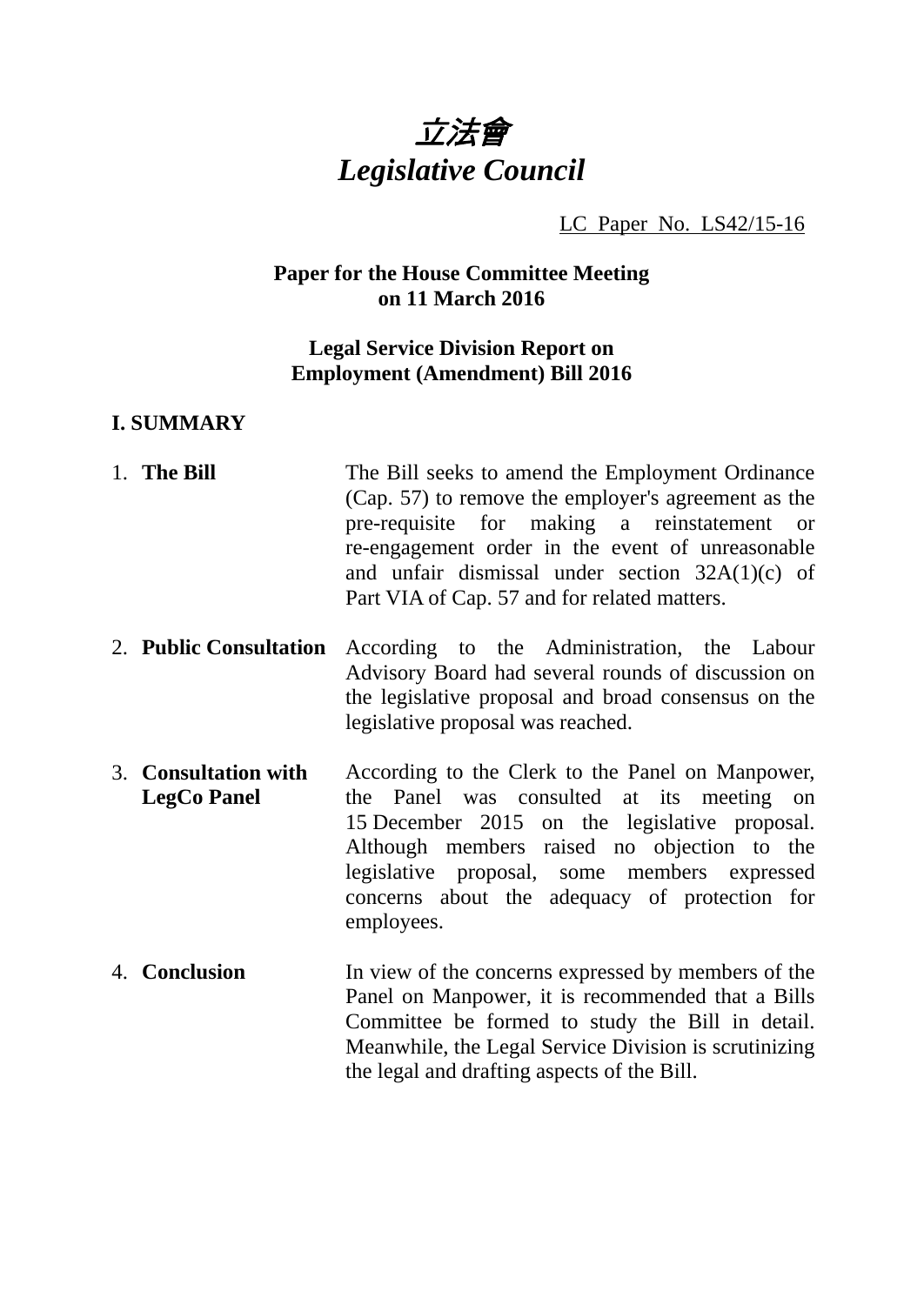### **II. REPORT**

The date of First Reading of the Bill is 2 March 2016. Members may refer to the LegCo Brief (File Ref.: LD LAB/CR/38 706(C)) issued by the Labour and Welfare Bureau on 11 February 2016 for further details.

#### **Object of the Bill**

2. The Bill seeks to amend the Employment Ordinance (Cap. 57) to remove the employer's agreement as the pre-requisite for making a reinstatement<sup>[1](#page-1-0)</sup> or re-engagement<sup>[2](#page-1-1)</sup> order in the event of an employee being dismissed by the employer under section  $32A(1)(c)$  $32A(1)(c)$  of Part VIA of Cap.  $57<sup>3</sup>$ (unreasonable and unlawful dismissal) and for related matters.

#### **Background**

3. At present, in cases of unreasonable and unlawful dismissal, the court<sup>[4](#page-1-3)</sup> or Labour Tribunal may make an order for reinstatement or re-engagement under section 32N of Cap. 57. Such order can only be made with the agreement of both an employee and his employer. If no order is made under section 32N of Cap. 57, the court or Labour Tribunal may make an award of terminal payments (including payment in lieu of notice, severance payment, sickness allowance etc.) under section 32O and an award of compensation not exceeding \$150,000 under section 32P of Cap. 57. The Administration proposes to remove the employer's agreement as a prerequisite for making the above order in the event of unreasonable and unlawful dismissal.

### **Provisions of the Bill**

4. The main provisions of the Bill are summarized in the following paragraphs.

<span id="page-1-0"></span>Under section 32N(4), an order for reinstatement is an order that the employer shall treat the employee in all respects as if he had not been dismissed or as if there had been no such variation of the terms of the contract of employment.

<span id="page-1-1"></span><sup>&</sup>lt;sup>2</sup> Under section  $32N(6)$ , an order for re-engagement is an order that the employer must re-engage the employee in an employment on terms comparable to his original terms of the employment or in other suitable employment.

<span id="page-1-2"></span> $3\text{ Section }32\text{A}(1)(c)$  provides that an employee may be granted remedies against his employer where he is dismissed by the employer other than for a valid reason within the meaning of section 32K and in contravention of the law, such as dismissal during pregnancy and paid sick leave.

<span id="page-1-3"></span><sup>&</sup>lt;sup>4</sup> Under section 32J(3), court refers to the Court of First Instance or the District Court.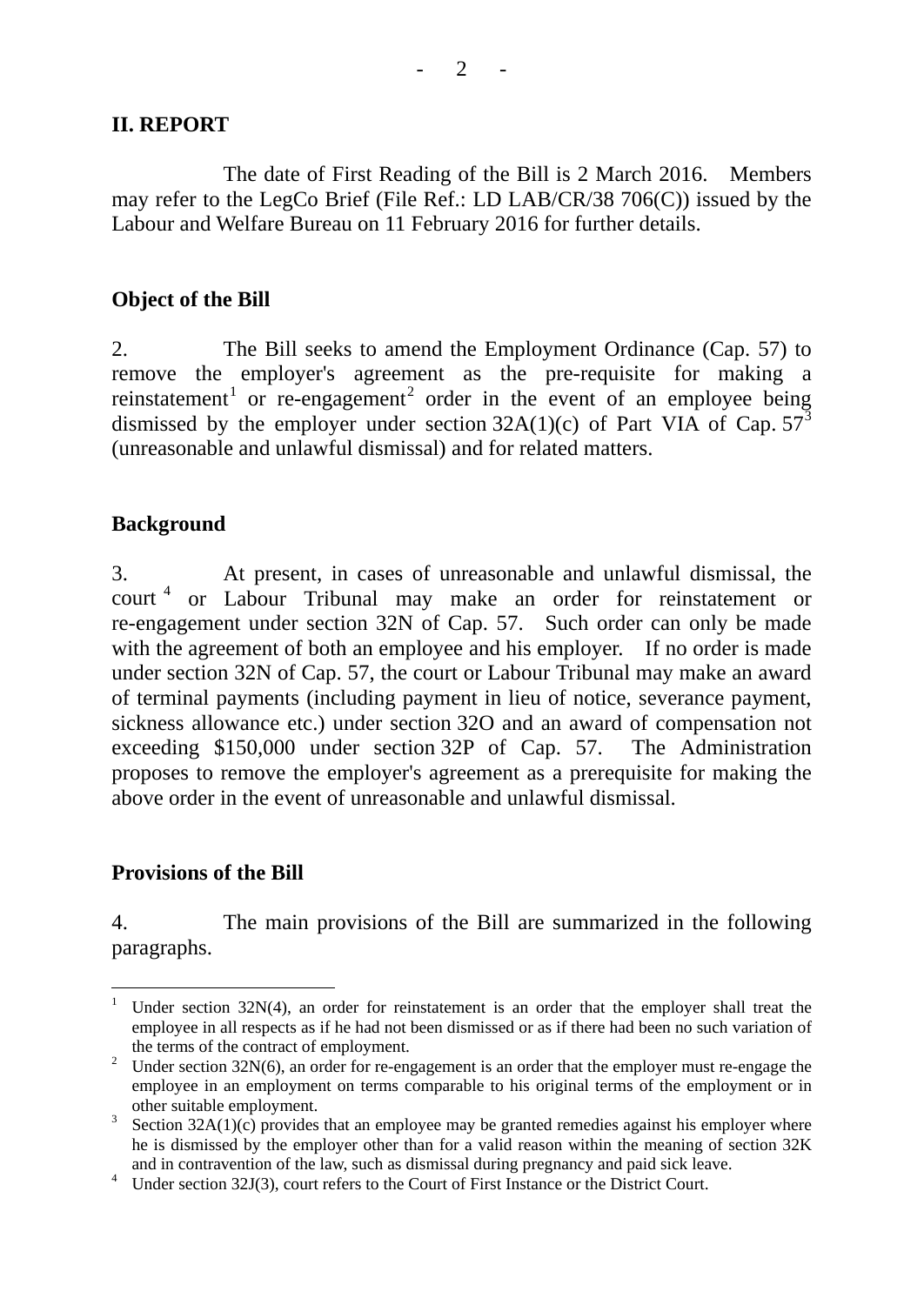Making an order for reinstatement or re-engagement without the employer's consent

5. Clause 4 amends section 32N of Cap. 57 by, among others, empowering the court or Labour Tribunal to make an order for reinstatement or re-engagement in the absence of the employer's consent in the event of unreasonable and unlawful dismissal if it finds that the making of the order is reasonably practicable.

## Consequences for non-compliance

6. New sections 32NA and 32NB are added to Cap. 57 to impose an additional liability on employers for non-compliance with an order for reinstatement or re-engagement. In the event of unreasonable and unlawful dismissal, on top of the terminal payments and compensation under the existing sections 32O and 32P respectively, an employer has to pay to his employee a further sum which is set at three times the employee's average monthly wages but subject to a maximum of \$50,000 (the further sum) for non-compliance with the relevant order.

# Variation and relief

7. Clauses 7 and 8 seek to add new sections 32PA, 32PB and 32PC to Cap. 57 to  $-$ 

- (a) provide for an alternative way for an employer to discharge his obligation under a re-engagement order by empowering the court or Labour Tribunal to make an order for variation of the original order to the effect that engagement of the employee by the original employer's successor or associated company would be treated as compliance with the original order (new sections 32PA and 32PB); and
- (b) allow an employer to apply to the court or Labour Tribunal for relief from the liability to pay the further sum on the ground that the reinstatement or re-engagement of the employee becomes no longer reasonably practicable because of reasons attributed to the employee or because of a change of circumstances beyond the employer's control since the making of the order (new section 32PC).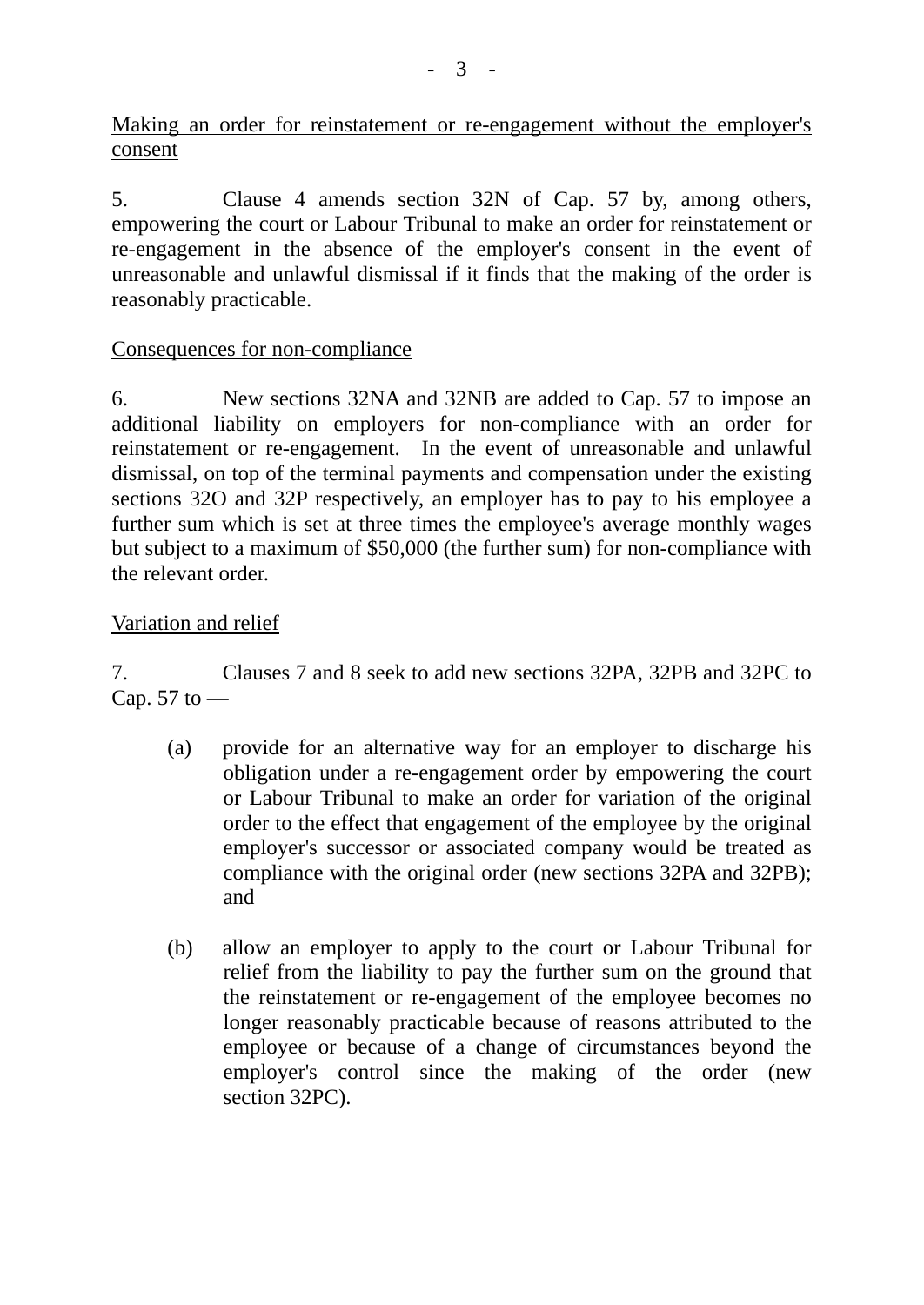### **Offence**

8. Clauses 9 and 10 seek to amend sections 43N and 43P of Cap. 57 to the effect that an employer commits an offence and is liable on conviction to a fine of \$350,000 and to imprisonment for three years if —

- (a) the employer fails to reinstate or re-engage the employee so ordered; and
- (b) where there is non-compliance with an order for reinstatement or re-engagement, the employer wilfully and without reasonable excuse fails to pay the terminal payments, compensation or the further sum to the employee.

### Transitional provisions

9. If the Bill is passed, the new statutory scheme would apply to dismissal or notification of dismissal which takes effect on or after the commencement date of the relevant provisions of the Bill. For dismissal or notification of dismissal which takes effect before the commencement date, the former provisions would continue to apply (clause 12).

### Consequential amendments

10. Parts 3 to 5 of the Bill propose consequential amendments to a number of legislation including the Labour Tribunal Ordinance (Cap. 25), the Labour Tribunal (General) Rules (Cap. 25A) and the Labour Tribunal (Forms) Rules (Cap. 25C).

### **Commencement**

11. The Bill, if passed, would come into operation on a day to be appointed by the Secretary for Labour and Welfare by notice published in the Gazette.

### **Public Consultation**

12. According to paragraph 15 of the LegCo Brief, the Labour Advisory Board had several rounds of discussion on the legislative proposal in 2000, 2002, 2004, 2007 and 2011 and broad consensus on the legislative proposal was reached.